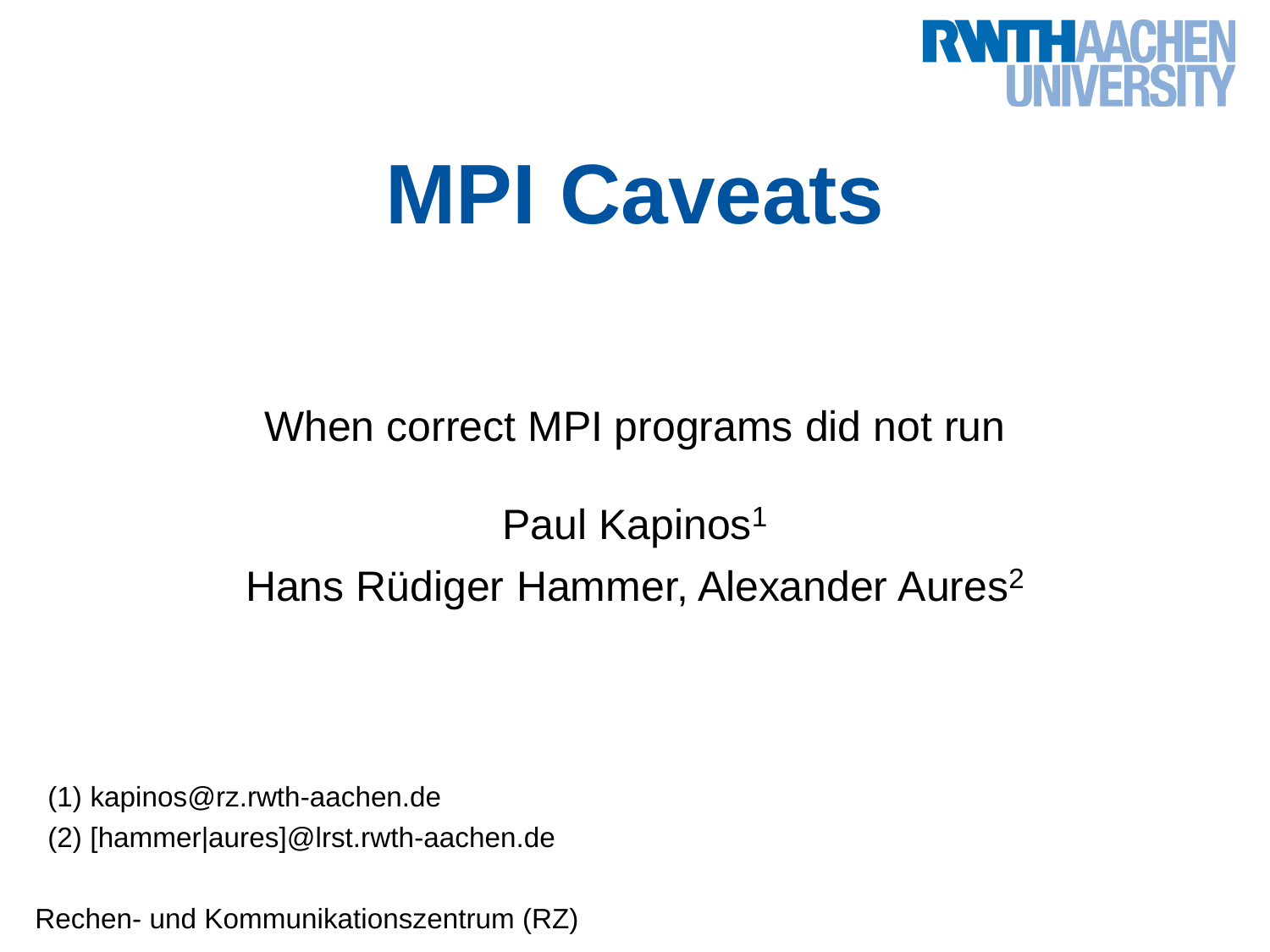### **MPI = Message Passing Interface**



- **The portable way to program distributed memory computers [1]**
- *"… you call MPI\_SEND. A miracle occurs. The message is received on the other side. …"* **Jeff Squyres, [2]**
- **A correct MPI program will run in any environment (regardless which library vendor, hardware, operating system) supporting the same standard**
	- **… if the MPI library, the OS, the hardware did not bring own limitations**

 $\mathcal{L}$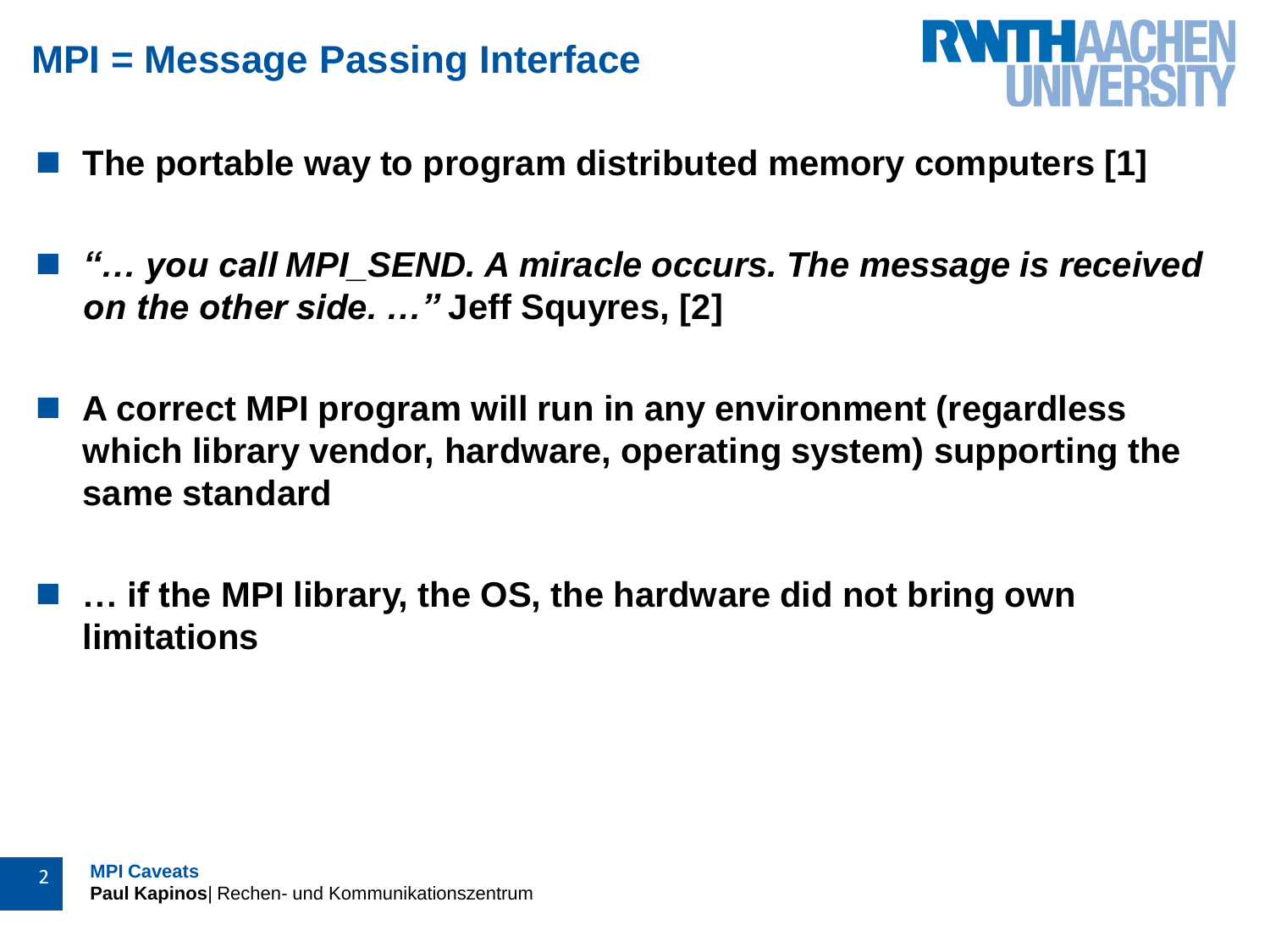# **The World has changed**

#### **typical compute node has...**

- $\rightarrow$  1992: 1 CPU, a handful of MegaBytes RAM
- $\rightarrow$  2012: 12+ cores, 24-96 GigaByte RAM
- $\rightarrow$  (a real node @RZ: 128 cores, 2 TeraByte RAM)

#### **memory footprint raised in order of 1000+**

#### **network speed enhanced accompanying**

 $\rightarrow$  (10Mbit/s (Ethernet) => 40Gbit/s (QDR InfiniBand)

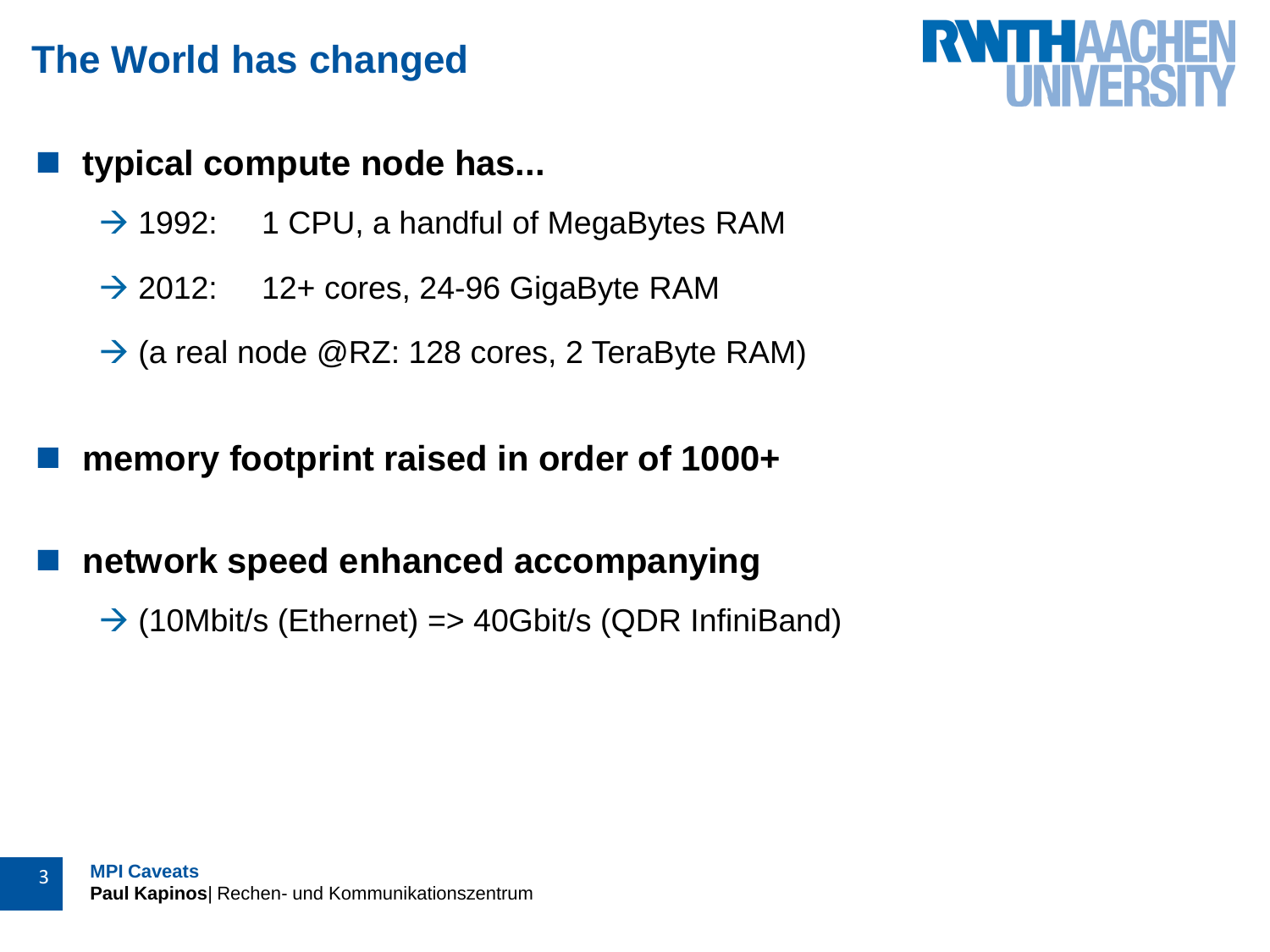# **Typical MPI program**



#### ■ 2D Domain decomposition, only tiny "halo" has to be exchanged



■ Data: O(N<sup>2</sup>), halo: O(N)

4

**The volume of messages is "small"**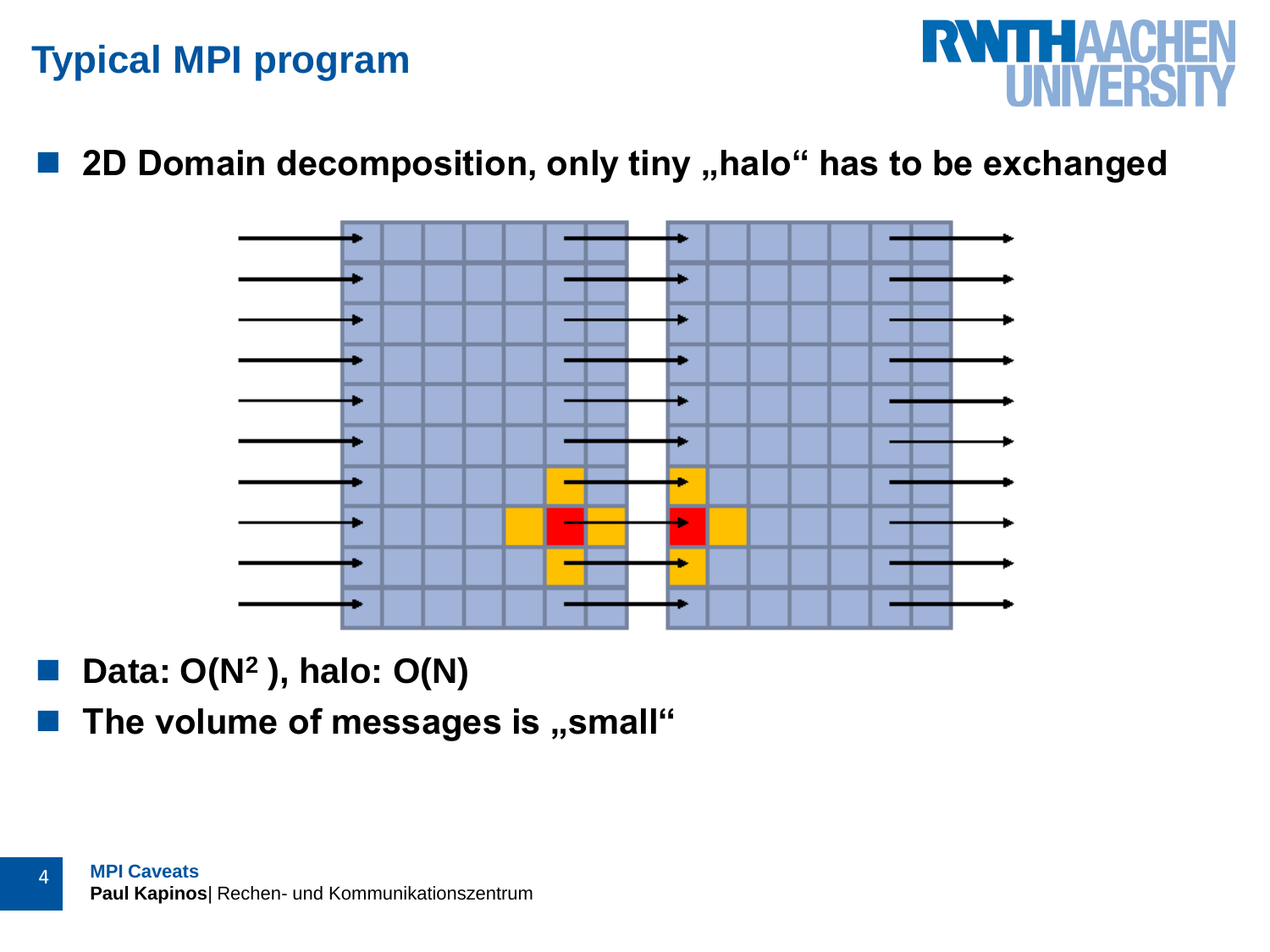## **Not that typical MPI program**



**There are also MPI programs transferring** *a lot* **of data (full arrays).**

**... Serpent is one of such programs!**

MPI\_Reduce(dat, buf, sz, MPI\_DOUBLE, MPI\_SUM, root, MPI\_COMM\_WORLD); multiple GigaBytes!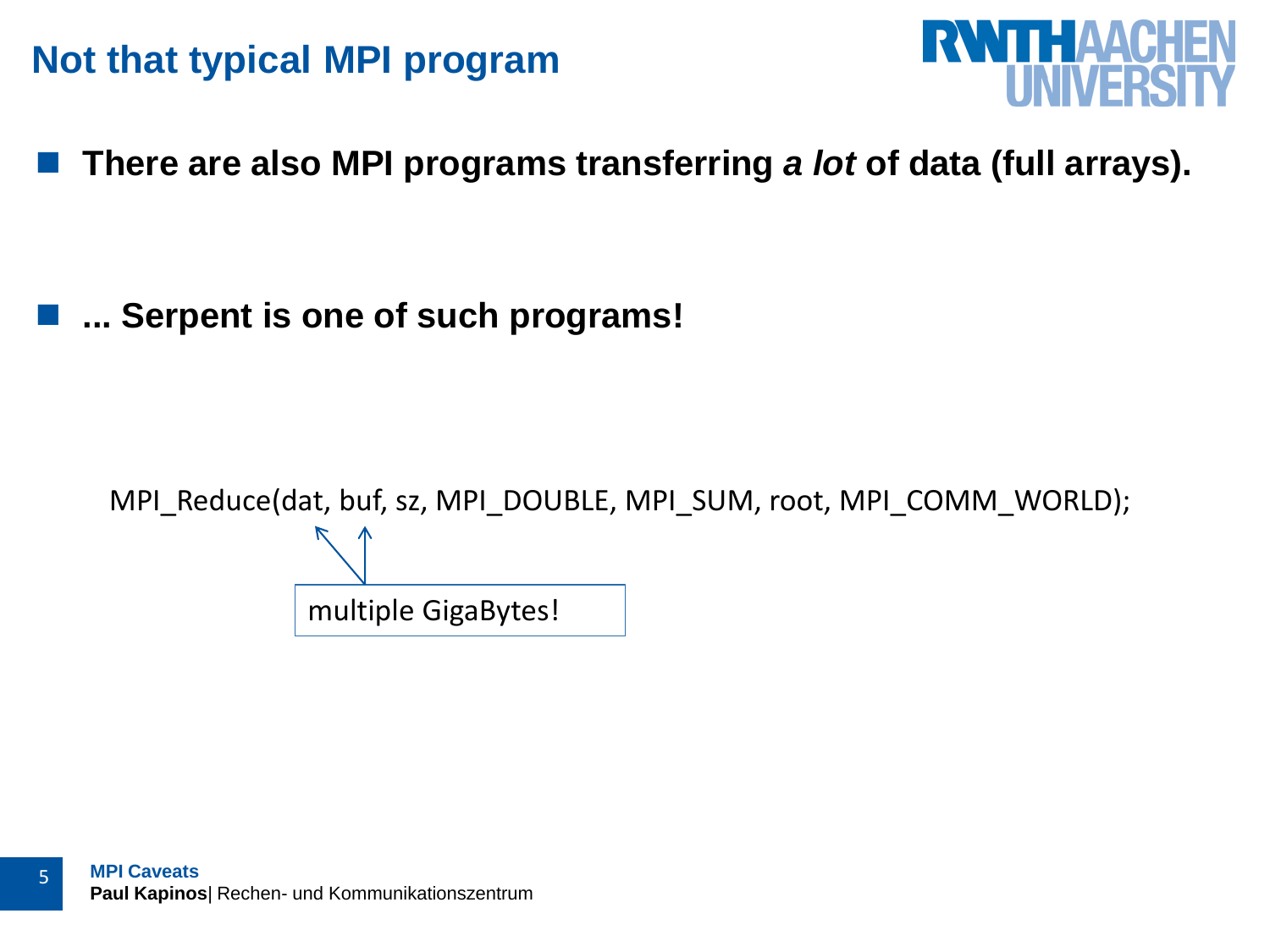# **The frontiers in the MPI standard**





- **Current computers usually use the LP64 model [3]**
- **LP64: Integer data type still 32 bits (ILP64: integer 64 bits)**
	- $\rightarrow$  Max(int) = 2<sup>31</sup> = 2,147,483,648 ≈ 2\*10<sup>9</sup>
	- $\rightarrow$  Max. Message Size (array of doubles)  $\approx$  16 GigaByte
- **Not** *that* **much compared to 16 GB/core on actual computers, huh?**
- **Yes you may get round this by defining own data types:** 
	- $\rightarrow$  create a datatype comprised of 1024 contiguous doubles,
	- $\rightarrow$  send 2<sup>31</sup> of those  $\approx$  16 TeraBytes (that's will be enough for next days)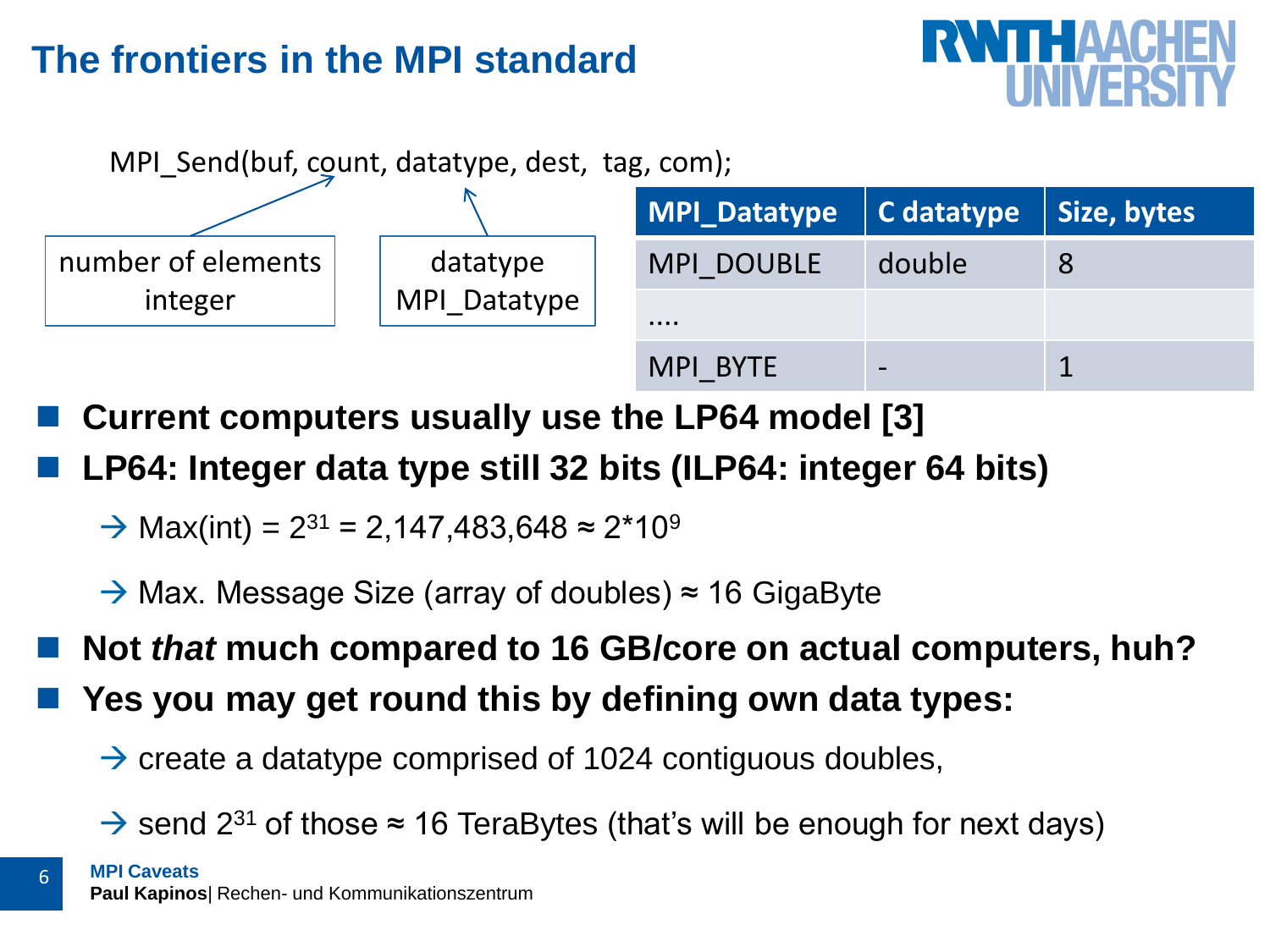# **The frontiers in the MPI implementations**

- *Every* **underlying networking deals in numbers of bytes… Intel MPI: max. message size (any data type) ≈ 2 GigaByte**
	- → probably compute internally the number of *bytes* to be transferred and store it in an 32bit integer.

**RWTHAAC** 

- **Note: change LP64 -> ILP64 (32->64bit integers) usually bumpy [3]** 
	- $\rightarrow$  esp. in close-to-metal programming
- **Dear programmer, transfer big data in chunks!**
- **Serpent already does this**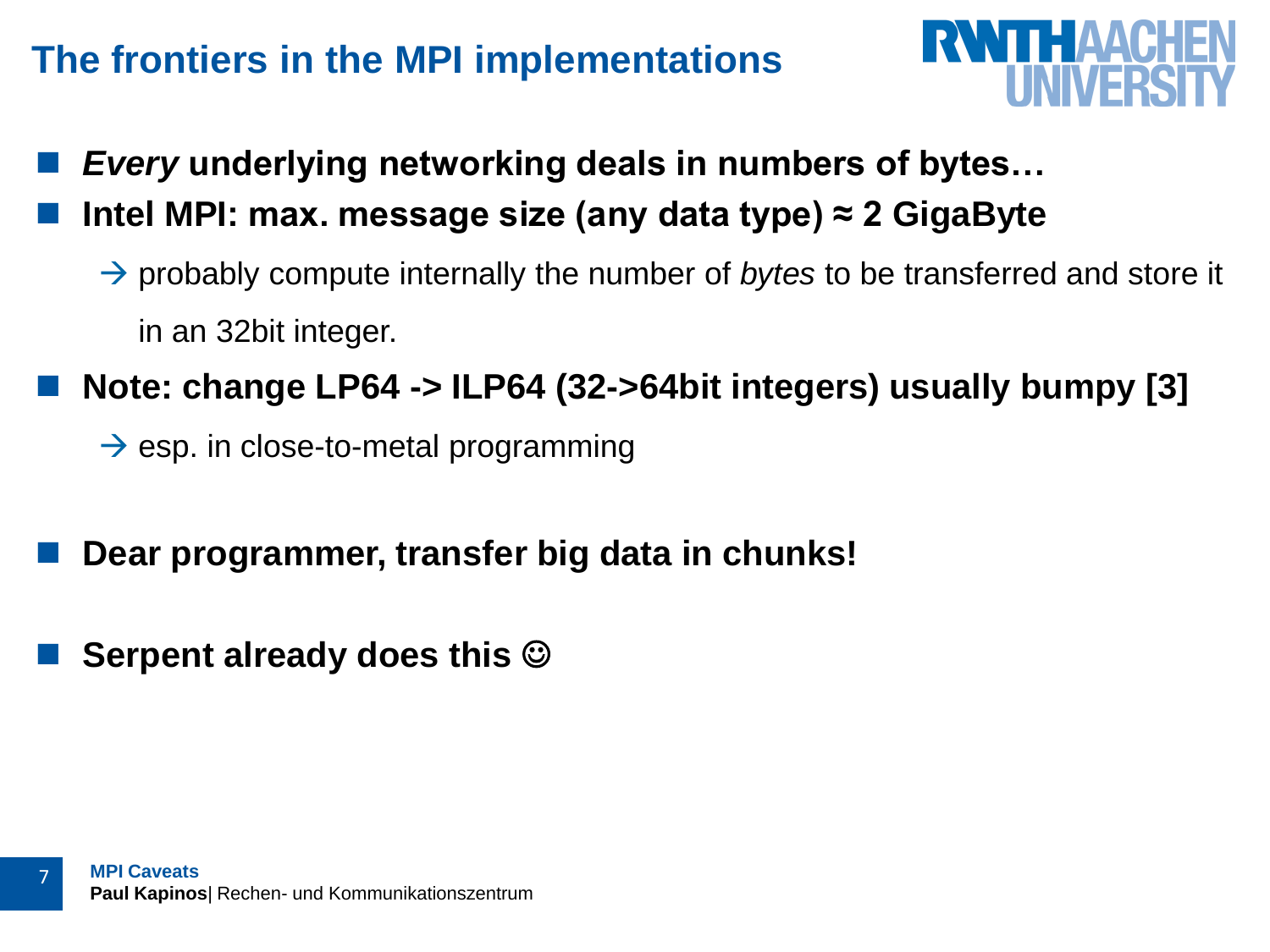## **Future solution in Intel-MPI**



 **"The current limitation of the 2GB maximum message size is due to the type 'int' used by the MPI standard to designate a message size parameter. On the LP64 programming model, which is used overwhelmingly in engineering software, int is 32 bits long, which drives the limitation. The development team has decided to stay with the LP64 model at this time. They will be improving the error message displayed when the message size is beyond the limitation." James Tullos**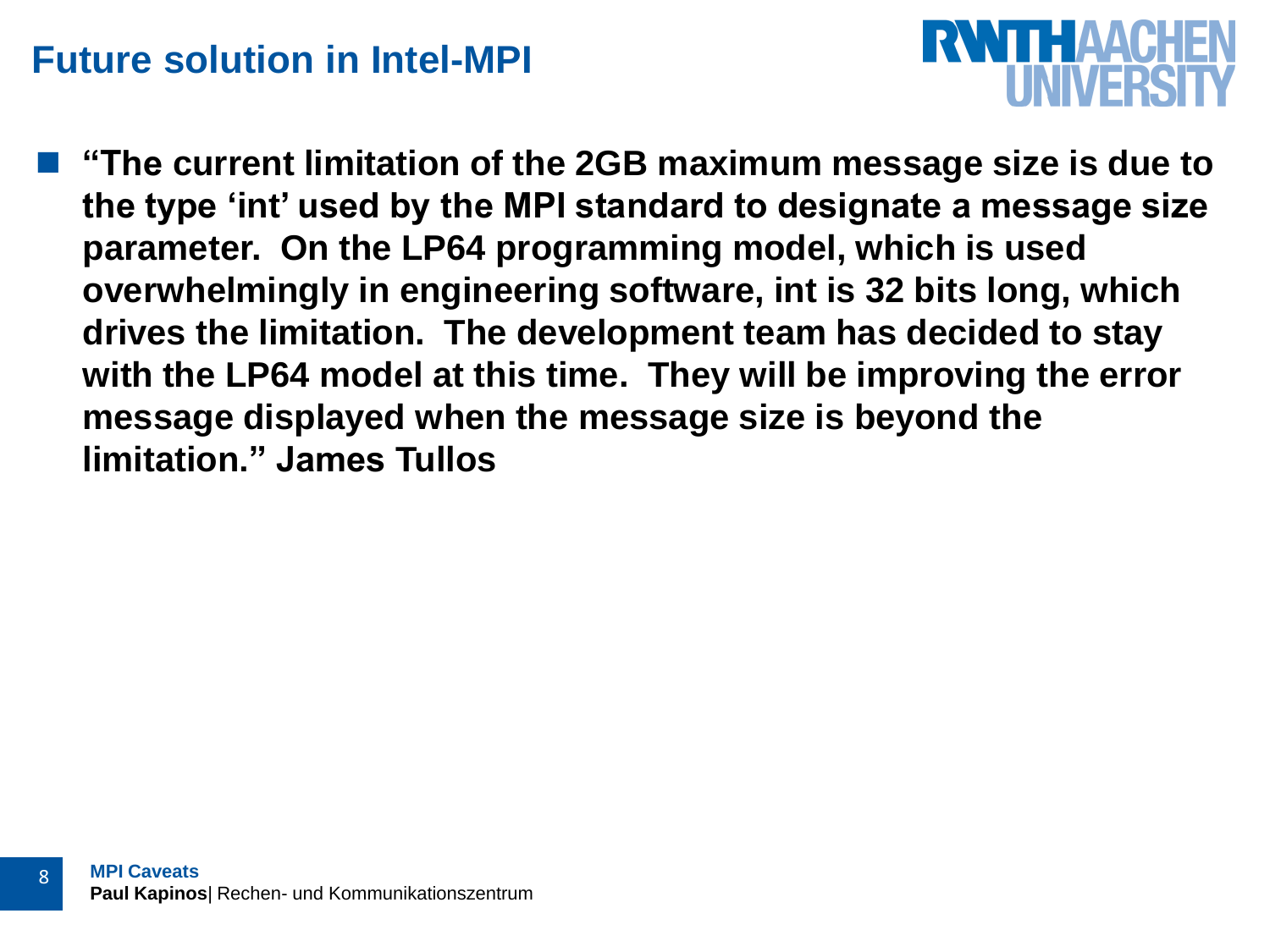# **Send it in chunks**

- **Max. message size as mentioned (a few GigaBytes)**
- **The performance is usually bad for extremely huge messages**
	- $\rightarrow$  we see 5% loss (PingPong test, >8MB/msg)
	- $\rightarrow$  also see http://www.scl.ameslab.gov/netpipe/

#### **The same for small messages**

- $\rightarrow$  100 Mb/chunk is too much
- $\rightarrow$  10 Kb/chunk is too small
- $\rightarrow$  we would recommend 1-8 Mb/chunk
- **Ideally the chunk size is a runtime parameter**
	- $\rightarrow$  allow fine tuning for actual system
- **usually, the MPI library can be tuned for certain message sizes (e.g. for [4] Open MPI), but don't overoptimise your system!**



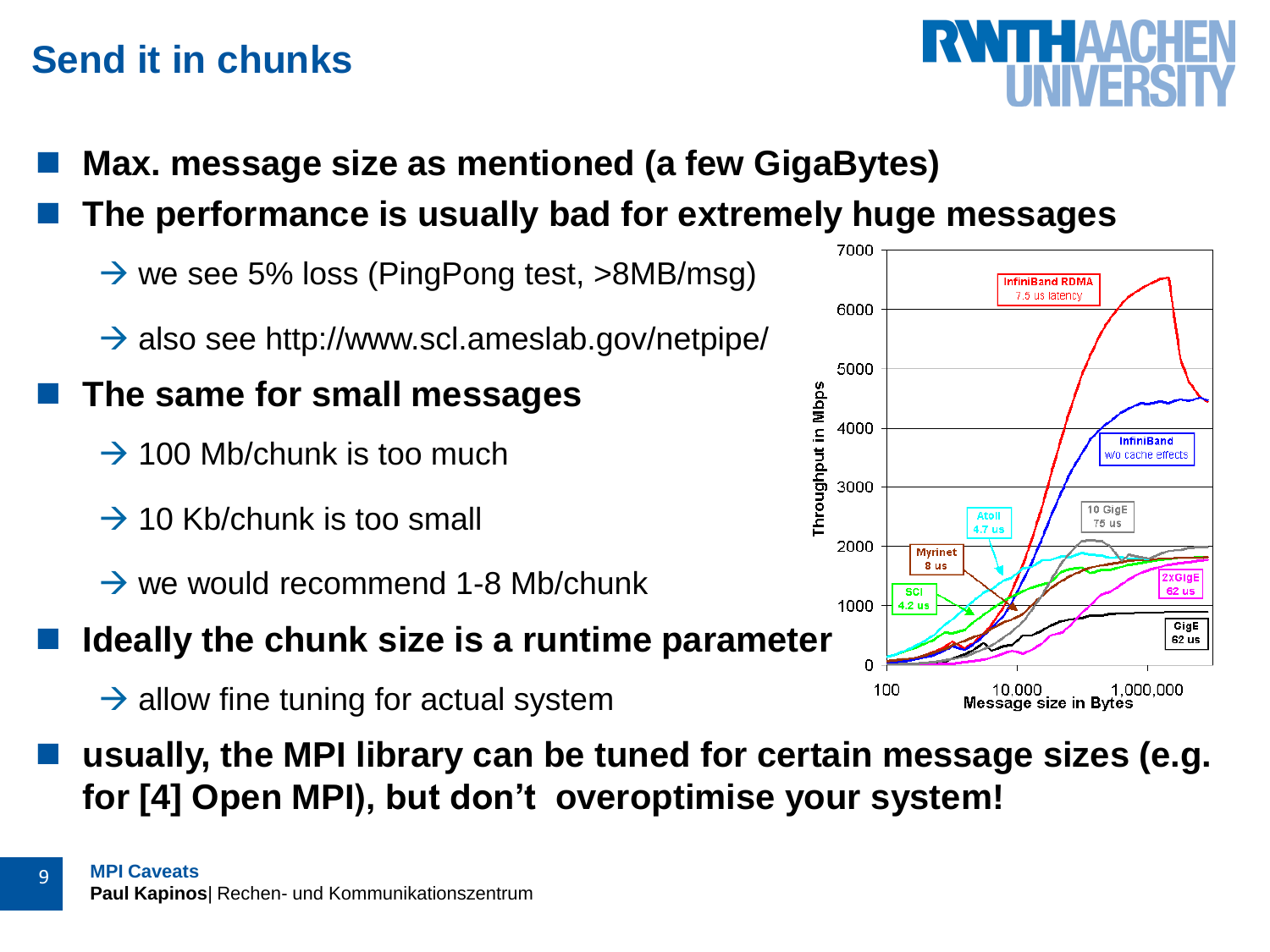# **What to do if no access to source code?**



#### **There is still a way to split large messages**

- $\rightarrow$  Use MPI profiling interface (PMPI) to intercept calls to MPI routines
- $\rightarrow$  Write wrapper(s) for splitting large data in chunks
- $\rightarrow$  build a library containing the wrapper(s)
- $\rightarrow$  plant this library to the EXE using LD\_PRELOAD envvar

#### **Overhead?**

10

 $\rightarrow$  splitting the message, intercepting the calls over PMPI interface

#### **MPI\_Bcast in 1MB chunks:**

- $\rightarrow$  Intel MPI, 2GB : 12% loss
- $\rightarrow$  (Open MPI, 2-8GB: less than 1% loss, 16GB: 4x slower!)

#### **But may be the only way to run an actual data set…**

**MPI Caveats Paul Kapinos**| Rechen- und Kommunikationszentrum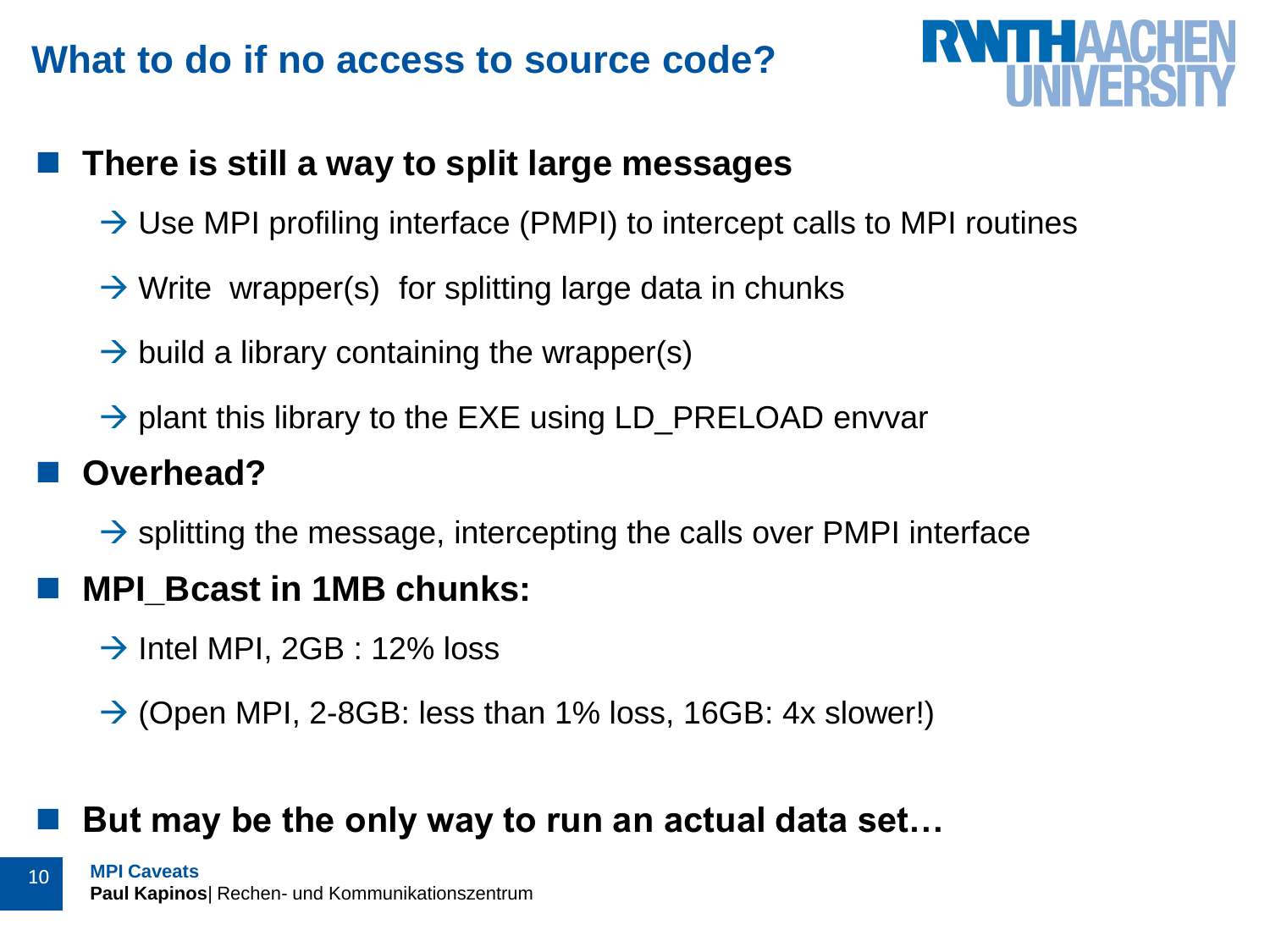# **The frontiers of hardware / OS**



- **Autumn 2011, a problem with Serpent ( + Open MPI 1.5.3):**
- *"It stops working".* **Huh.**
- **(… long investigations …)**
- **In one of the subsequent calls to MPI\_Reduce (chunks!), the Serpent hung up, if using Open MPI over InfiniBand**
	- $\rightarrow$  but run over Ethernet and with Intel MPI
- **How to interpret this?**
- **first guess was: "Bug in Open MPI"**
- **(… off-line and on-line discussions, [5])**
- **But it was much more thrilling!**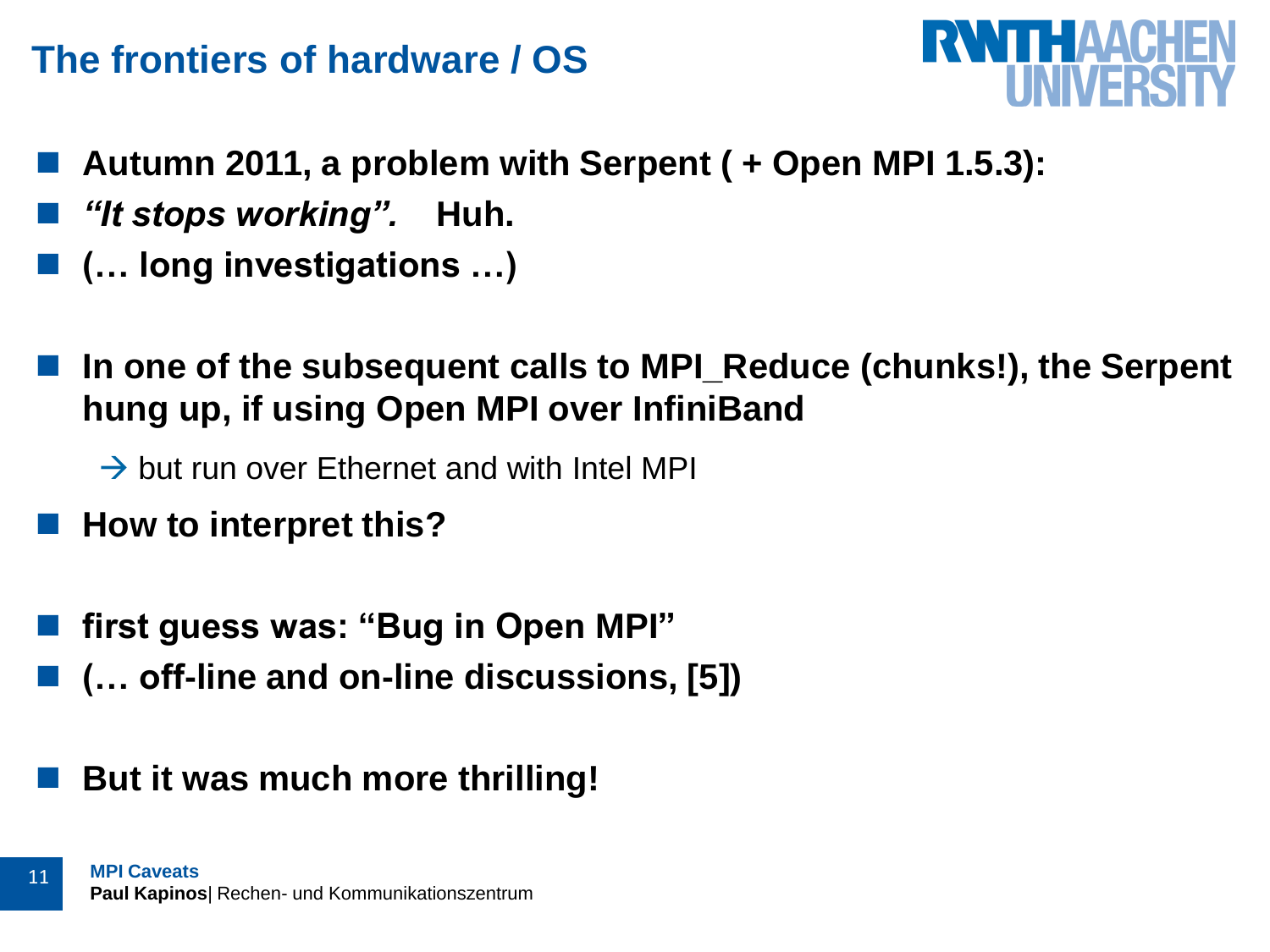# **Registered memory, RDMA**



- **Open MPI use Remote Direct Memory Access (RDMA). [11]**
- **perform** *fast* **message passing over InfiniBand**
- **For RDMA, memory must be** *registered.*
	- $\rightarrow$  the mapping of virtual pages to physical memory fixed (OS kernel's task)
- **There are parameters in the OS driver of the InfiniBand card (MTT parameters) which affect how many memory can be registered! [7]**
	- *log\_num\_mtt* (old hardware: *num\_mtt*) (our default: 20)
	- *log\_mtts\_per\_seg* (our default: 3)
	- $\rightarrow$  max\_reg\_mem =  $(2^{log\_num\_mtt})$   $*$   $(2^{log\_mtts\_per\_seq})$   $*$   $(4 \text{ kB})$   $(our default: 32 \text{ GB})$

 **If there is less registered memory than needed, the behaviour is implementation defined.**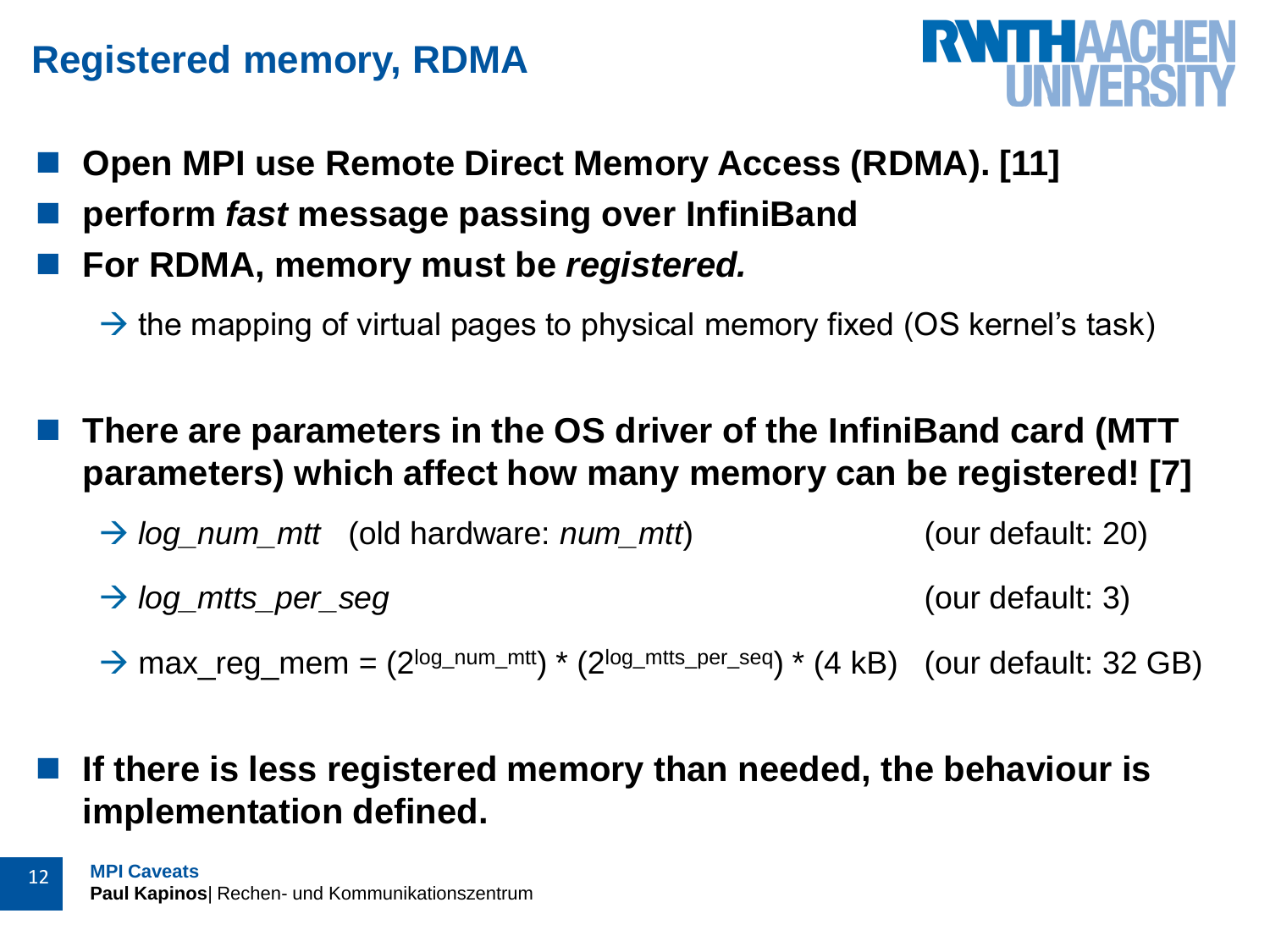# **Too little registered memory 1**



#### **Open MPI 1.5.x (and probably older):**

- $\rightarrow$  just hang up
- $\rightarrow$  block an InfiniBand interface
- $\rightarrow$  another jobs trying to communicate over this interface print out:

……… --------------------------------------------------------------------------

--------------------------------------------------------------------------

WARNING: There was an error initializing an OpenFabrics device.

 Local host: linuxbmc1008.rz.RWTH-Aachen.DE Local device: mlx4\_0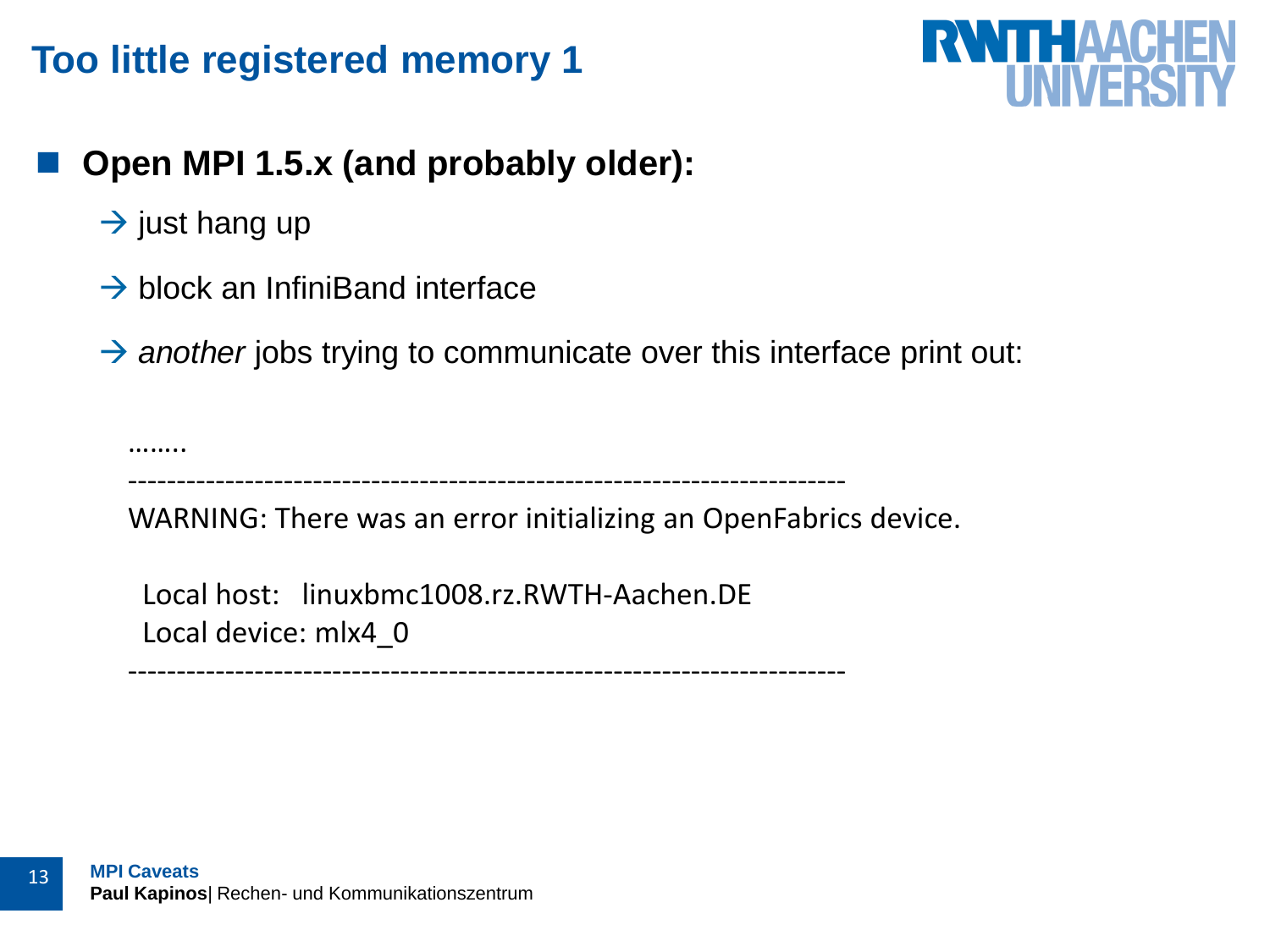# **Too little registered memory 2**

# **RWITH AACK** I INN/5RS

### **Open MPI 1.6.x:**

……………

- $\rightarrow$  try to workaround this
- $\rightarrow$  print a more (1.6.1) or less (1.6) meaningful warning

--------------------------------------------------------------------------

WARNING: It appears that your OpenFabrics subsystem is configured to only allow registering part of your physical memory. This can cause MPI jobs to run with erratic performance, hang, and/or crash.

 http://www.open-mpi.org/faq/?category=openfabrics#ib-locked-pages Local host: linuxbmc0013.rz.RWTH-Aachen.DE Registerable memory: 32768 MiB Total memory: 98293 MiB

--------------------------------------------------------------------------

#### **There are still cases when the workaround did not catch and jobs die.**

 $\rightarrow$  e.g. we have seen a problem with a (synthetic) example [8]

**Paul Kapinos**| Rechen- und Kommunikationszentrum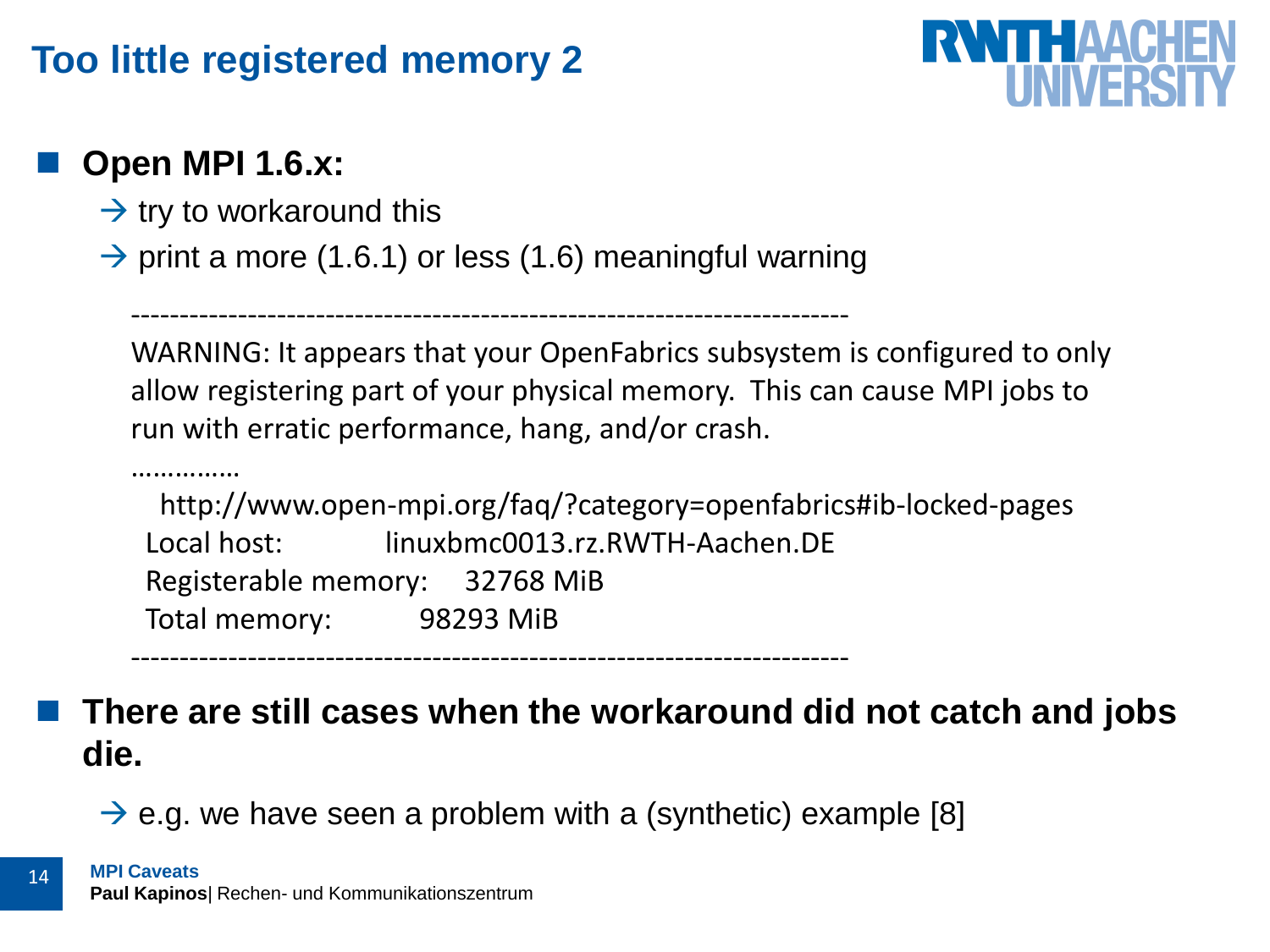# **Too little registered memory 3**

# **RWTHAACHE** I INIVERSE

### **Intel MPI (4.x) often runs O.K.**

- $\rightarrow$  it use InfiniBand not directly but over DAPL [10]
- $\rightarrow$  DAPL mask/workaround the lack of Registered Memory
- $\rightarrow$  (also Serpent run O.K. using Intel MPI)

#### **but it also has issues rooted in lack of registered memory**

... ... [81:linuxbdc04][../../dapl\_conn\_rc.c:128] error(0x30000): ofa-v2-ib0: could not create DAPL endpoint: DAT\_INSUFFICIENT\_RESOURCES() Assertion failed in file ../../dapl\_conn\_rc.c at line 128: 0 internal ABORT - process 81 linuxbdc04.rz.RWTH-Aachen.DE:272d:a6ad1720: 10854191 us(10854191 us!!!): reg\_mr Cannot allocate memory linuxbdc04.rz.RWTH-Aachen.DE:272a:7ed0f720: 10855903 us(10855903 us!!!): reg\_mr Cannot allocate memory

……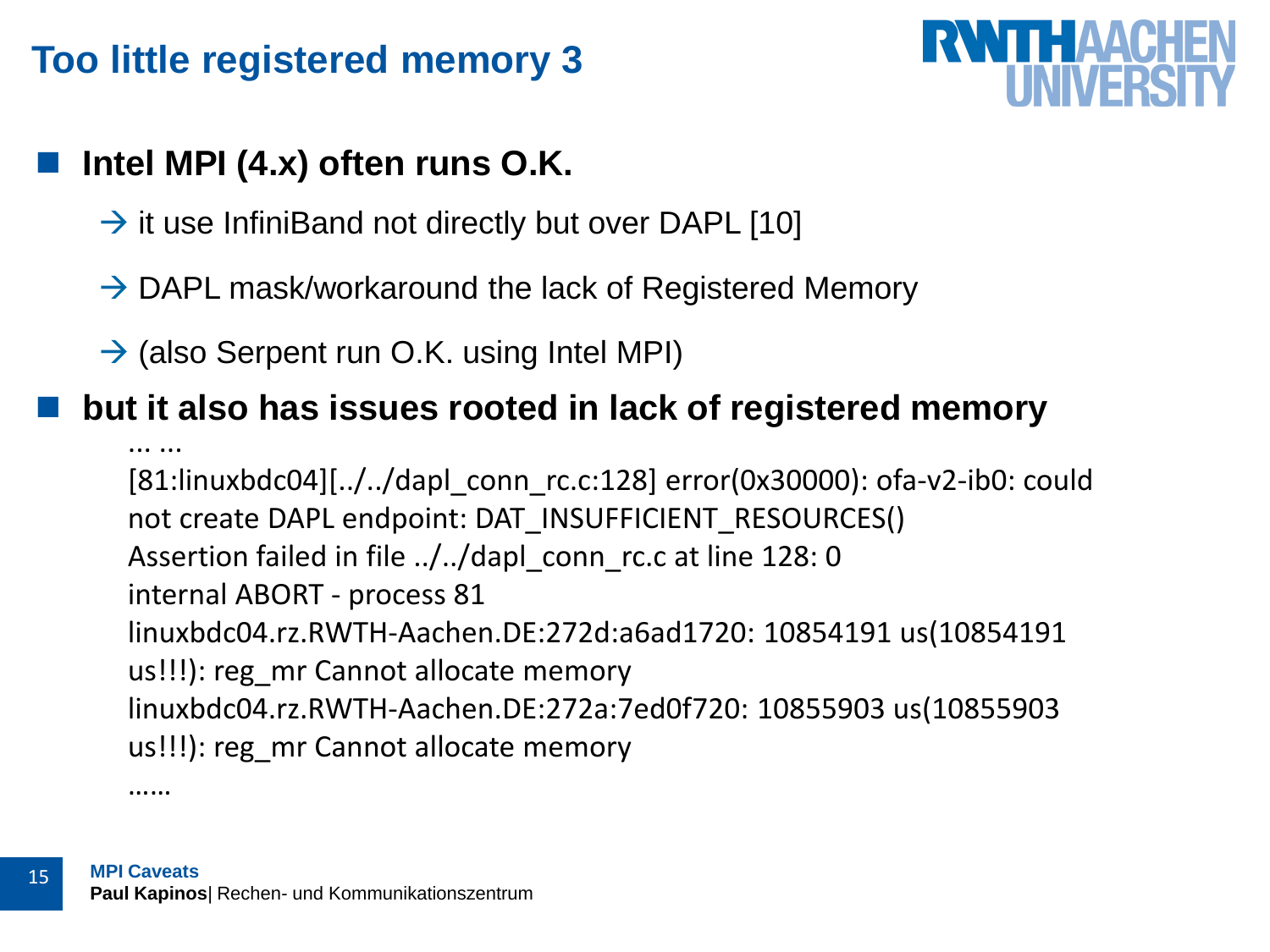# **Registered memory – what is to be done?**



- **Use the newest version of MPI library!**
- **Set the MTT parameters to some suitable value! [7]**
	- $\rightarrow$  Mellanox and Open MPI say "2x RAM must be registrable"
	- both say *"adjust* log\_num\_mtt*, not* log\_mtts\_per\_seg*"*

**What did the parameter do? See post of Yevgeny Kliteynik [9]**

- → *"log\_num\_mtt* controls number of MTT segments,
- *→ log\_mtts\_per\_seg* controls number of entries per segment." -YK
- → if *log\_mtts\_per\_seg* set to a high value, fragmentation may became a problem (references to the same registration may be saved in a segment)
- **So, we join: raise** *log\_num\_mtt* **to get some** *2x RAM* **size registrable**

|             | log_num_mtt   log_mtts_per_seg   max_reg_mem |                                                 |
|-------------|----------------------------------------------|-------------------------------------------------|
| our default |                                              | $(2^{20})$ * $(2^3)$ * $(4 \text{ kB})$ = 32 GB |
| our choise  | 3                                            | $(2^{22})$ * $(2^3)$ * $(4$ kB) = 128 GB        |

**MPI Caveats**

**Paul Kapinos**| Rechen- und Kommunikationszentrum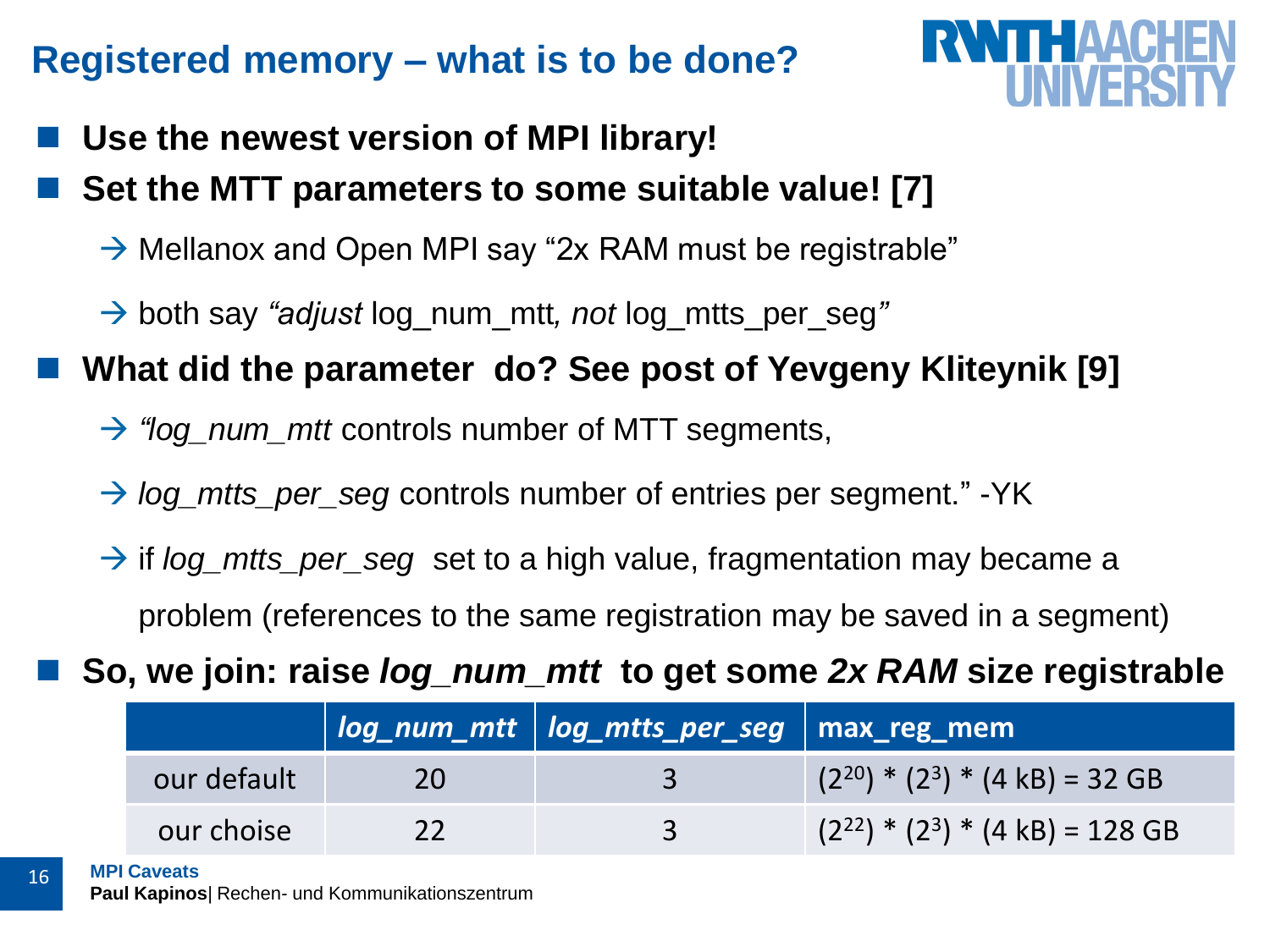# **What about the performance?**



- **We did not see any performance change by going from default (20/3) to 22/3 on both node types (with 24GB and 96GB RAM)**
	- $\rightarrow$  Linpack (6 nodes, 72 processes, 12 ppn)
	- $\rightarrow$  bandwidth measurements (6 nodes, 6 processes, 1 ppn)
	- → nevertheless, we recommend to test *your* application in *your* environment

#### **Don't raise the parameters over the hills and far away**

- $\rightarrow$  23/6 leads to unreachable InfiniBand interfaces,
- $\rightarrow$  whereas both 23/3 and 20/6 have worked fine.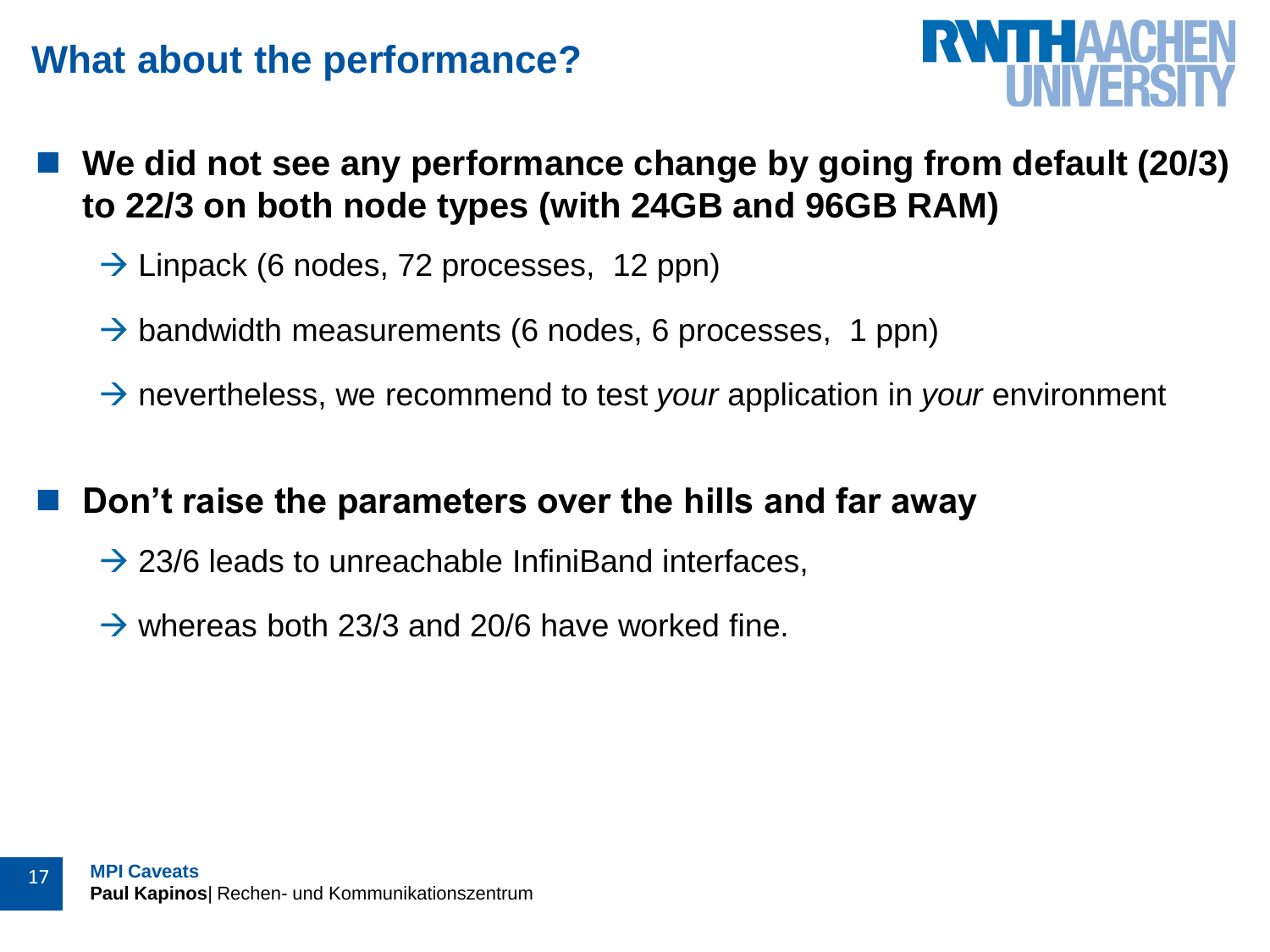#### **Overview**



- **Correct MPI programs may still fail due to problems in the MPI library, OS, hardware.**
- **@Programmer: Don't send GigaBytes in a single piece, use chunks!**
- **@Admin/User: Check (and adjust) the MTT parameters!**

#### **Are that all errors? Probably, not.**

 $\rightarrow$  E.g. [6]: VASP (computational chemistry, http://www.vasp.at/) jobs produce curious behaviour of Linux (khugepaged run amok)

#### **so @ALL, stay tuned!**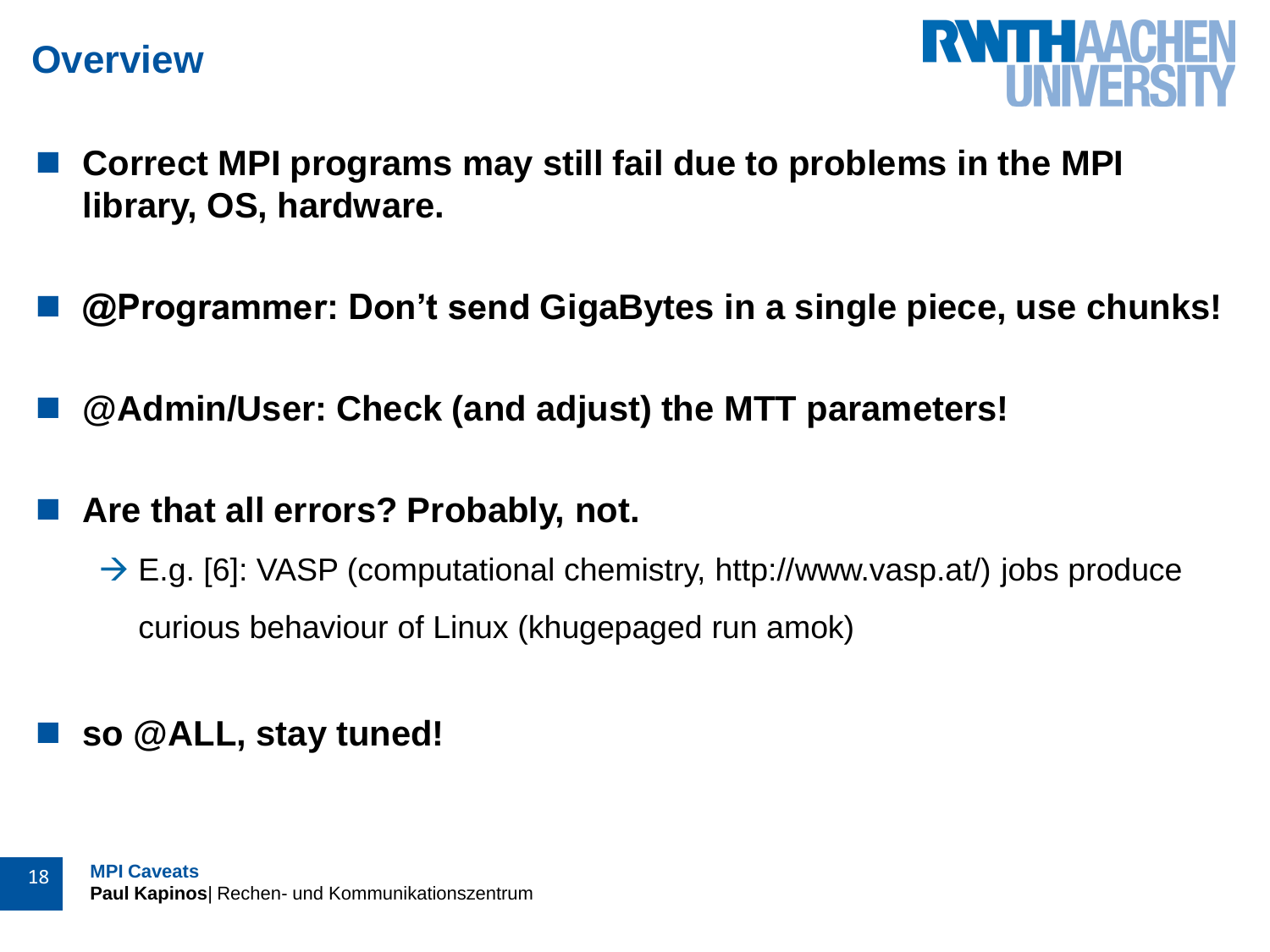

# **Thanks for the attention!**